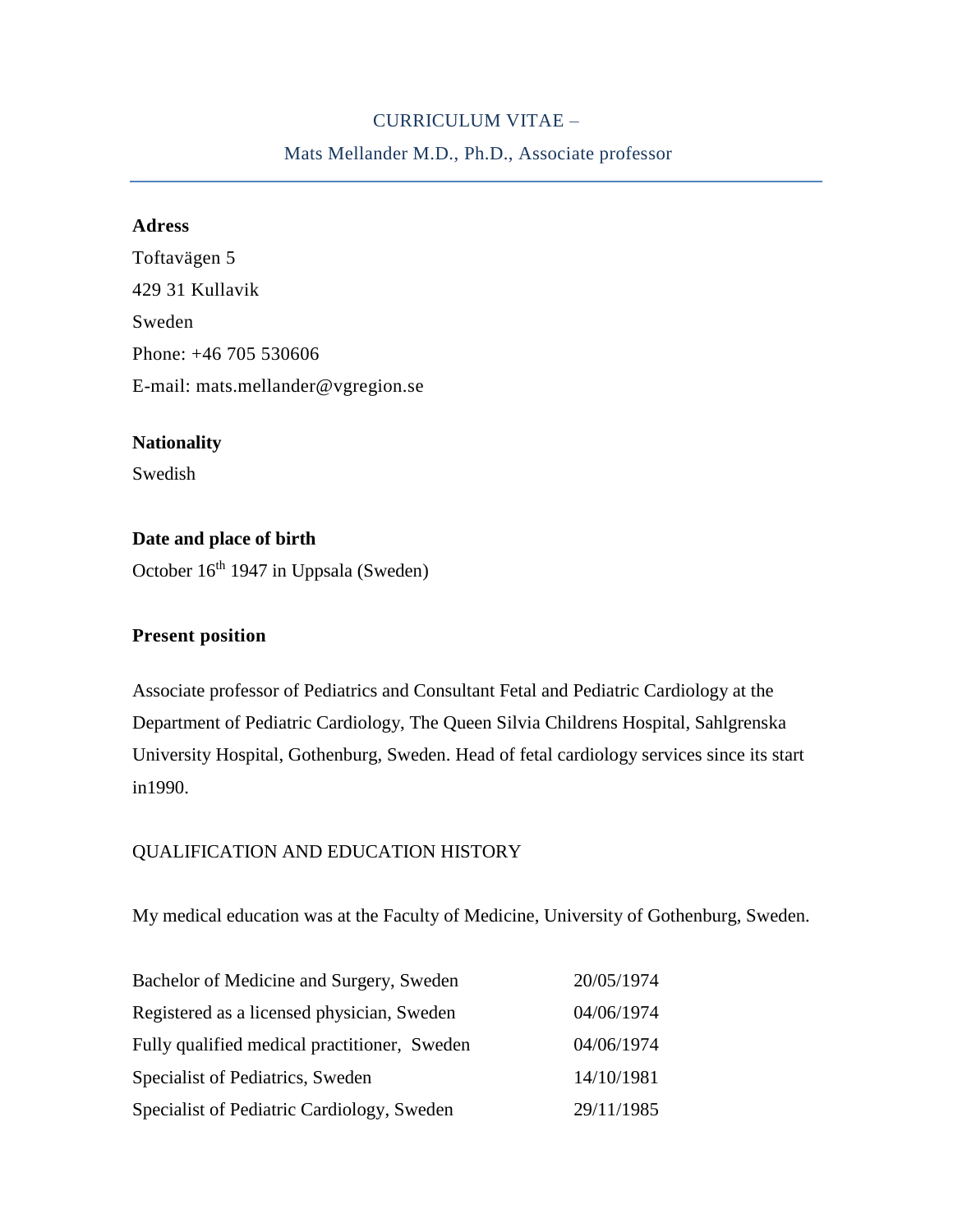Specialist of Neonatology, Sweden 02/02/1993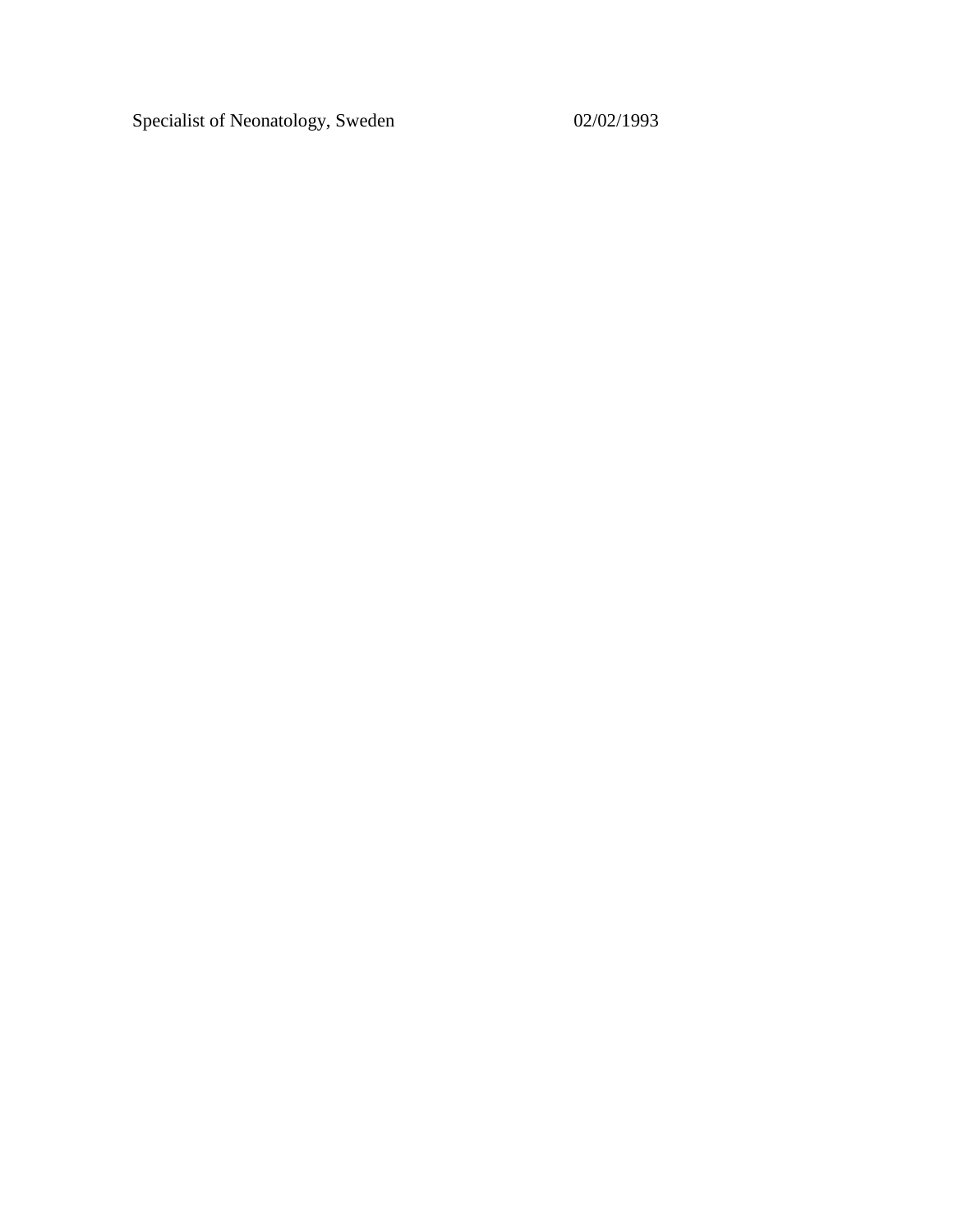### CLINICAL WORK

#### **Clinical work experience after primary medical qualification - summarized**

# **General Pediatrics**

Department of Pediatrics, The Queen Silvia Childrens Hospital, Sahlgrenska University Hospital, Gothenburg, Sweden.

| Duration | 6 years      |          |
|----------|--------------|----------|
| Periods  | <b>Start</b> | End      |
|          | 17/06/74     | 22/09/74 |
|          | 16/01/76     | 05/10/80 |
|          | 01/11/82     | 30/09/83 |

### **Neonatal Intensive Care**

The first period was at Vanderbilt University, Nashville, Tennessee, head Professor Mildred Stahlman. The second period was at the Childrens Hospital in Mölndal, Sweden head Professor Ragnar Olegård.

| duration |          | 2 years and 6 months |  |  |
|----------|----------|----------------------|--|--|
| periods  | start    | end                  |  |  |
|          | 27/07/81 | 31/10/82             |  |  |
|          | 01/10/92 | 31/12/93             |  |  |

# **Pediatric and Fetal Cardiology**

| duration | 31 years |            |
|----------|----------|------------|
| periods  | start    | end        |
|          | 01/10/83 | 30/09/92   |
|          | 01/01/94 | continuing |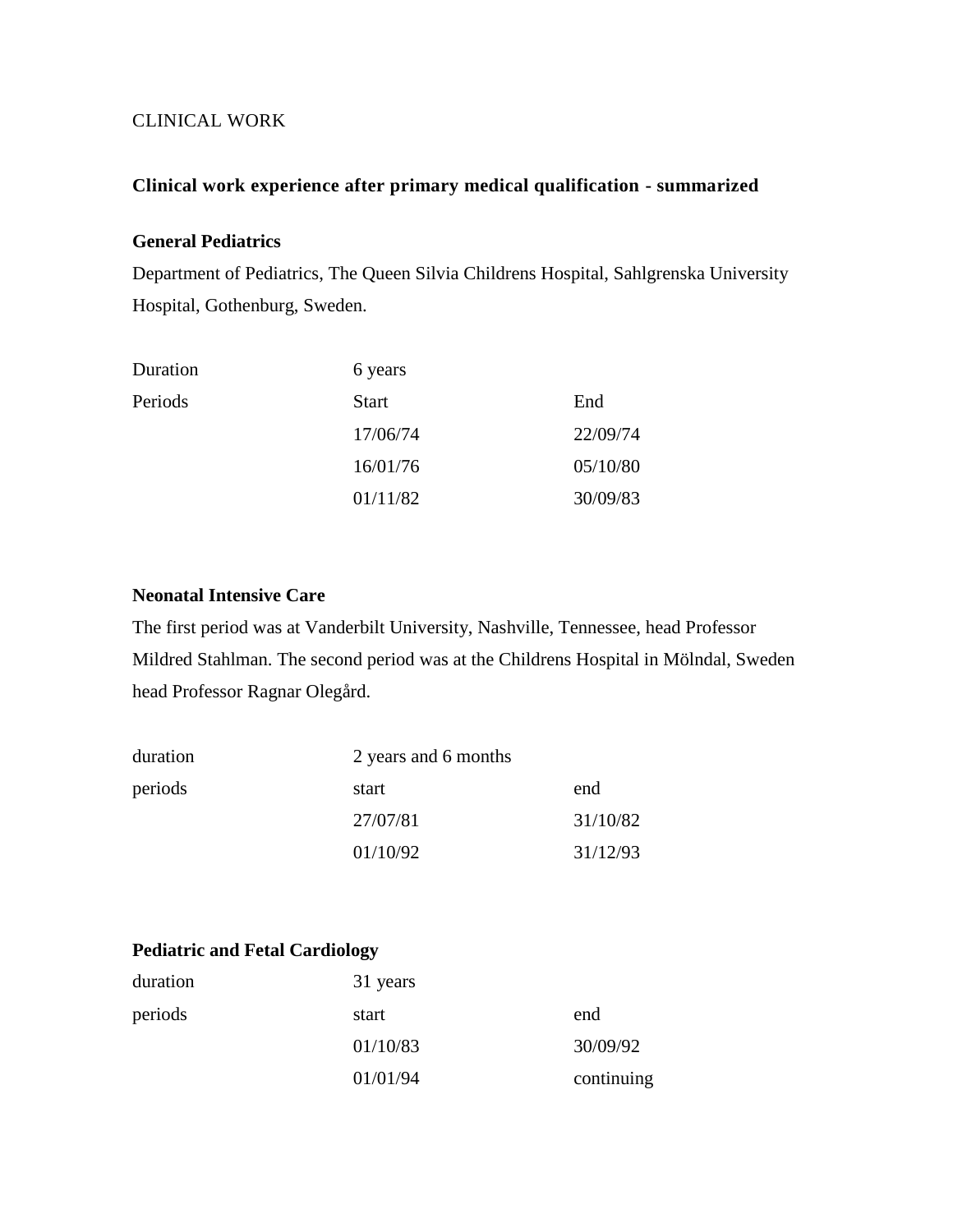#### **Centres**

Both periods have been at the Department of Pediatrics, Division of Pediatric Cardiology, The Queen Silvia Children´s Hospital in Gothenburg, Sweden, except for 6 months January to July 2006 when I was employed as a consultant in Fetal and Pediatric Cardiology at The Royal Brompton Hospital and Imperial College in London.

**Clinical work experience after primary medical qualification - detailed (Please note: all appointments have been 40 hours per week).**

June 1974-August 1974, Pediatrics, Sahlgrenska university Hospital, Queen Silvia Childrens Hospital, Gothenburg, Sweden

September 1974-August 1975

Military service, Sandö-school, Kramfors, Sweden. This was an International Development education, aproved by the government as an alternative to regular military service.

September 1975-December 1975 Primary Care. Jokkmokk Health Care Center, Jokkmokk, Sweden

January 1976-October 1980 Pediatrics, Sahlgrenska university Hospital, Queen Silvia Childrens Hospital, Gothenburg, Sweden

November 1980-March 1981 Infectious Diseases, Sahlgrenska university Hospital, Gothenburg, Sweden

April 1981-June 1981 Child Psychiatry, Sahlgrenska university Hospital, Gothenburg, Sweden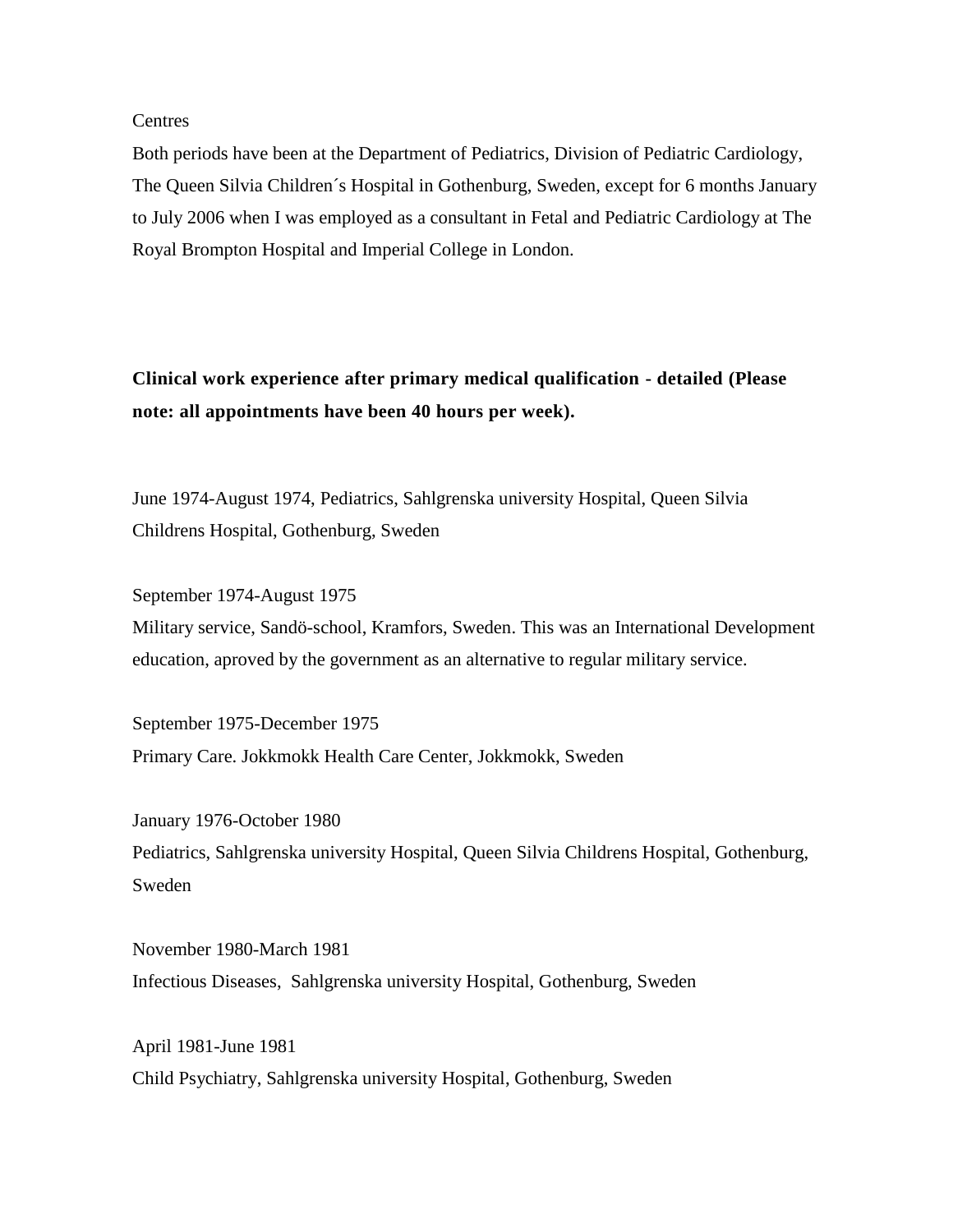July 1981-September 1982

Clinical and Research Fellow, Neonatal Intensive Care Unit, Vanderbilt University, Nashville, Tennessee, USA, Head Professor Mildred Stahlman

October 1982-September 1983 Consultant, General Pediatrics, Sahlgrenska university Hospital, Queen Silvia Childrens Hospital, Gothenburg, Sweden

October 1983-September 1992 Consultant, Pediatric Cardiology, Sahlgrenska university Hospital, Queen Silvia Childrens Hospital, Gothenburg, Sweden

October 1992-December 1993 Consultant, Pediatric Cardiology and General Pediatrics, Mölndal Hospital, Mölndal, Sweden

January 1994-December 2005 Consultant, Pediatric Cardiology, Sahlgrenska university Hospital, Queen Silvia Childrens Hospital, Gothenburg, Sweden

January 2006-July 2006 Consultant, Fetal and Pediatric Cardiology, Royal Brompton Hospital and Imperial College, London, United Kingdom

August 2006-October 2008 Consultant, Pediatric Cardiology, Sahlgrenska university Hospital, Queen Silvia Childrens Hospital, Gothenburg, Sweden

November 2008-April 2009 Global Safety Physician, AstraZeneca, Mölndal, Sweden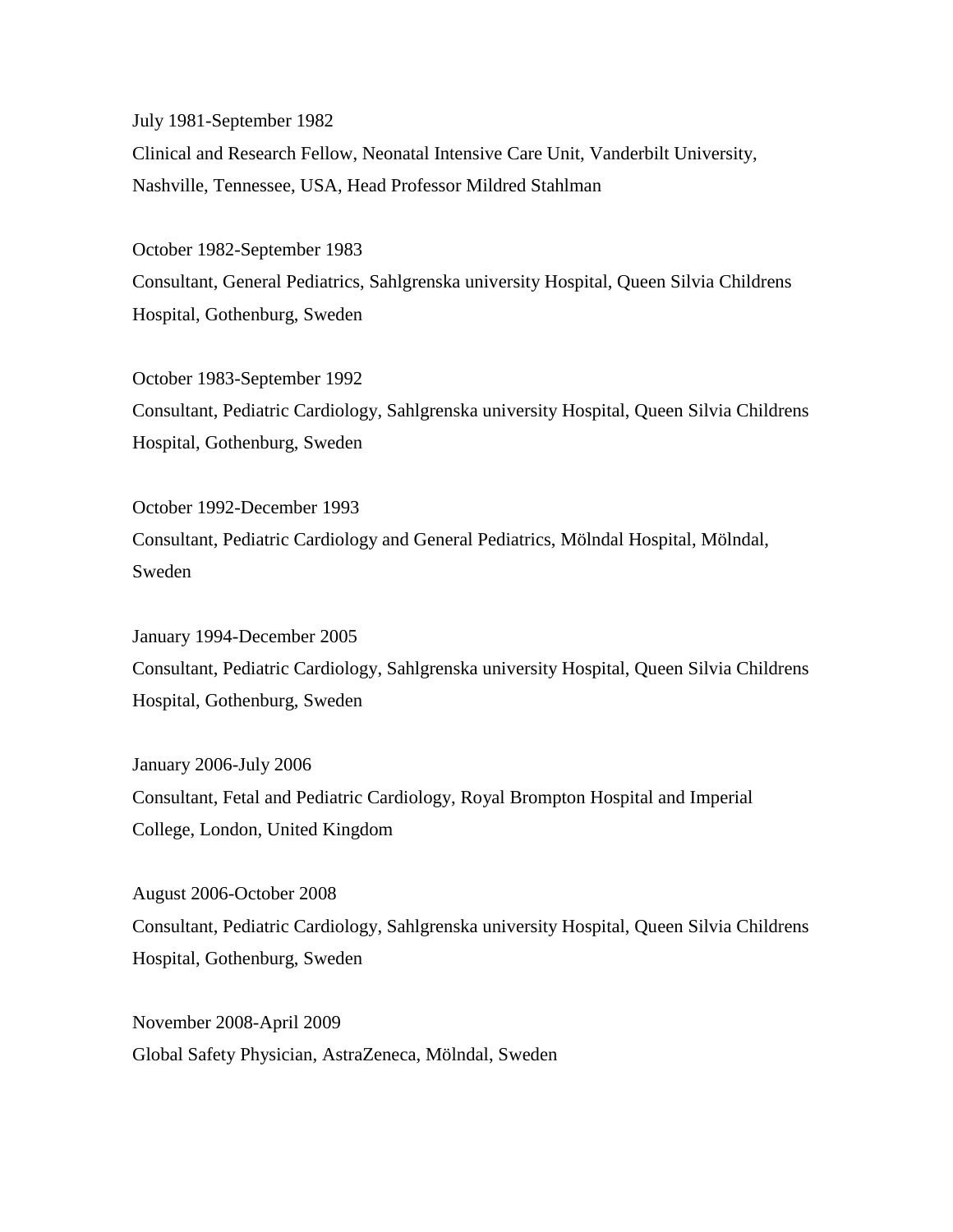May 2009-December 2016

Consultant, Pediatric Cardiology, Sahlgrenska university Hospital, Queen Silvia Childrens Hospital, Gothenburg, Sweden

# RESEARCH

PhD Date 26/11/1987

# **Title**

Patent Ductus Arteriosus in Preterm Infants. Studies on Diagnosis, Hemodynamics and Management.

# **Clinical work and Research abroad**

Fifteen months as a research fellow in neonatal intensive care at Vanderbilt University, Nashville, Tennessee, USA, 1981-1982. Head Professor Mildred Stahlman

Six months 2006 as a fetal and pediatric cardiology consultant at Royal Brompton Hospital/Imperial College, London, U.K., in cooperation with Professor Helena Gardiner.

# **Research grants**

50% research position 2009-2012, Swedish Heart Lung Foundation, applying for extension 2015-2016

Research grants SEK 1 750 000 2008-2016, Swedish Heart Lung Foundation

# **Awards**

Young Investigator Award 1982, American Academy of Pediatrics, Section on Perinatal Pediatrics, New York, New York, October 1982.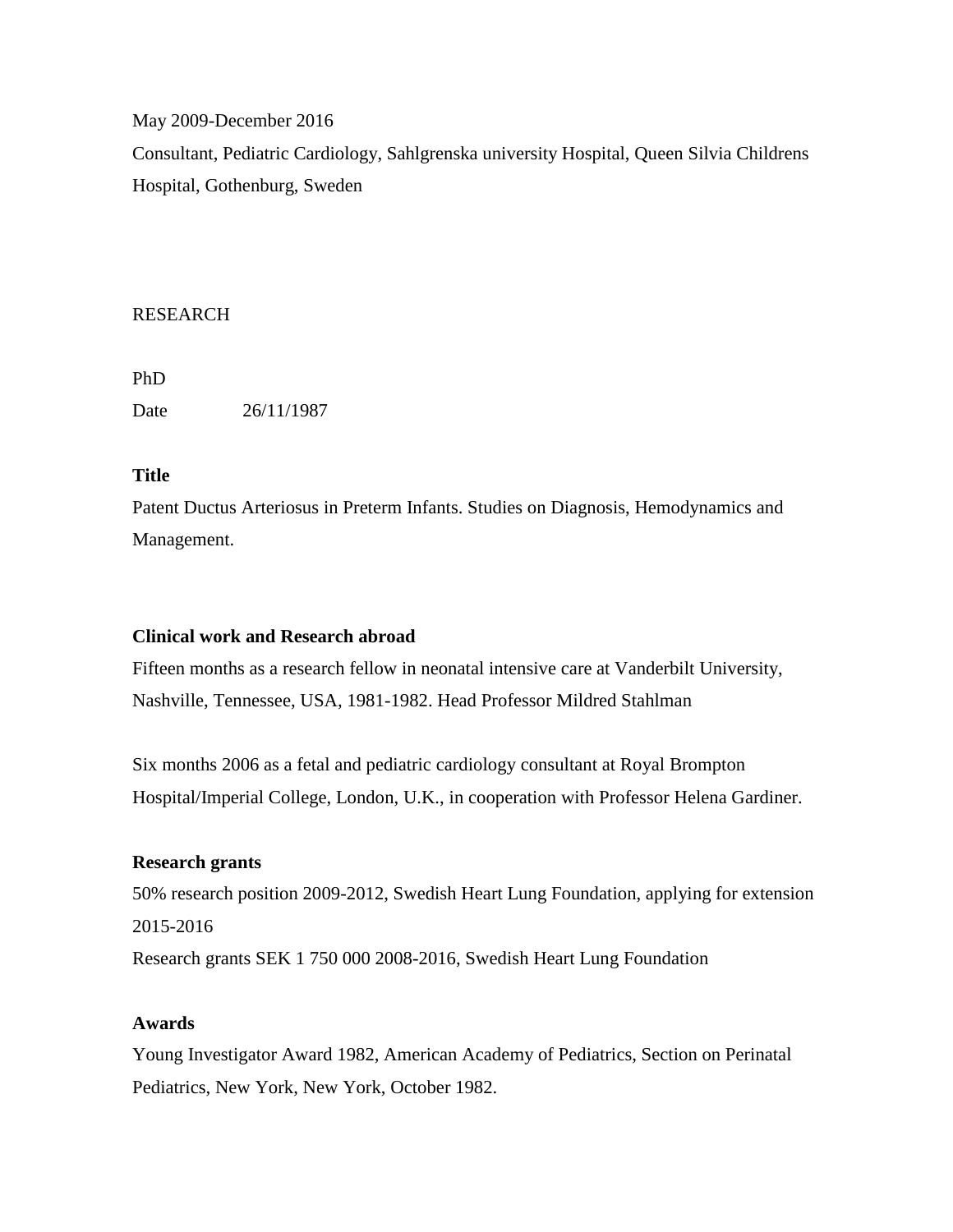# **Teaching**

Involved in teaching medical students and nurses on a regular basis since 1976.

# **Administration and memberships**

Secretary of the Swedish Pediatric Cardiology Association 1997-1999 Vice President of the Swedish Pediatric Cardiology Association 1999-2001 President of the Swedish Pediatric Cardiology Association 2001-2004 Council member of the Association for European Paediatric Cardiology (AEPC) 2001- 2004. Secretary of the Fetal Working group of AEPC 2002 – 2011 Member of "Steering group for European Multicentre Study on Fetal Aortic Stenosis 2008 continuing

Member of "Steering Committee of the Fetal Cardiac Intervention Registry", ett nytt internationellt patientregister utgående från Brigham and Women´s and the Children´s Hospitals, Boston och University of California, San Fransisco i samarbete med University Hospitals Leuven, Belgien. 2010-continuing

Member of the Swedish Pediatric Cardiology Assoication, 1983 - continuing

# PUBLICATIONS

# **(abstracts and presentations at national and international meetings only shown for 2015-16)**

- 1. Jashari H, Lannering K, Ibrahimi P, Djekic D, **Mellander M**, Rydberg A, Henein MY. Persistent reduced myocardial deformation in neonates after CoA repair. Int J Cardiol 2016;221:886-891
- 2. Gardiner H, Kovacevic A, Tulzer G, Sarkola T, Herberg U, Dangel J, Öhman A, Bartrons J, Carvalho J, Jicinska H, Fesslova V, Averiss I, **Mellander M**; Fetal Working Group of the AEPC. Natural history of 107 cases of fetal aortic stenosis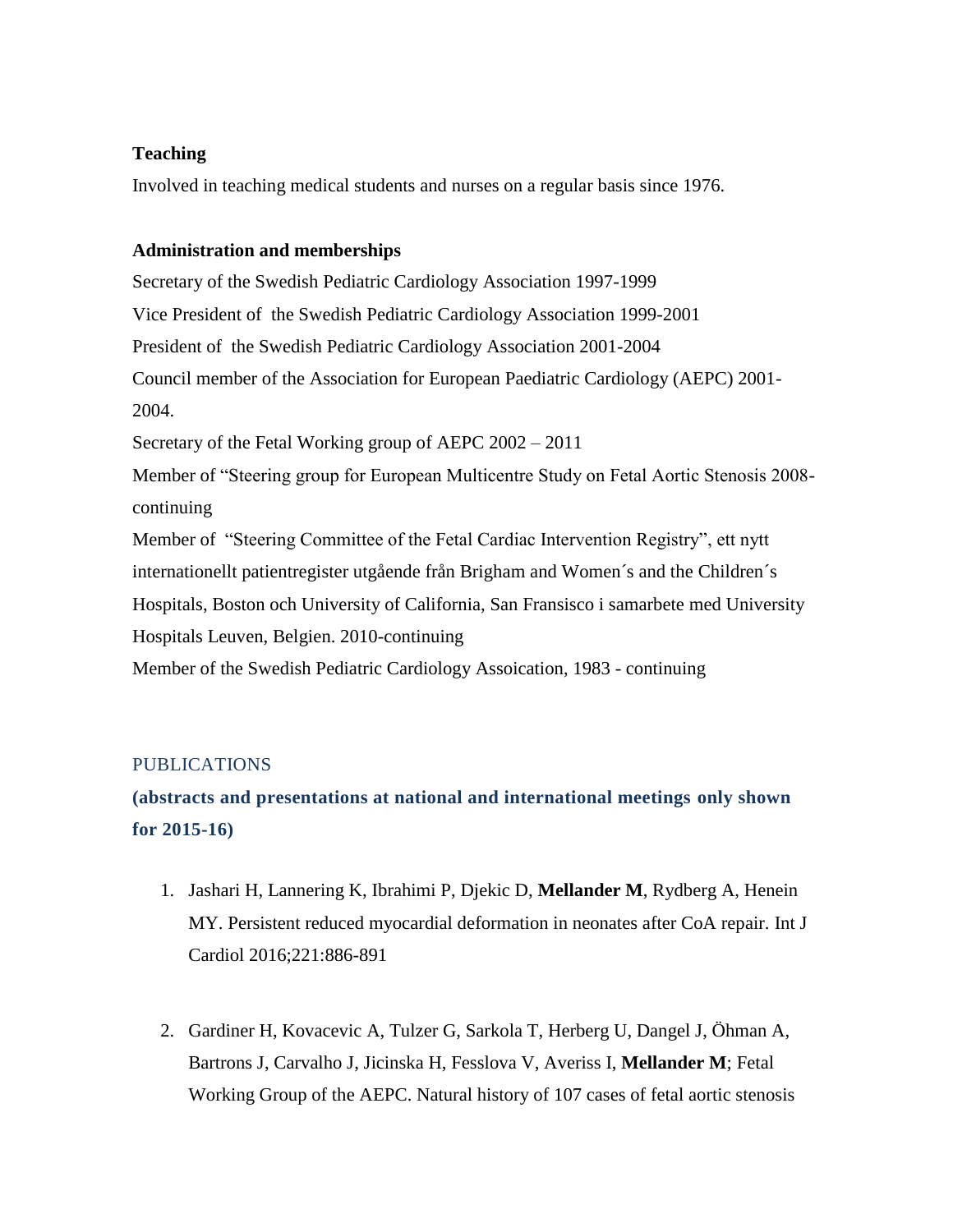from a European multicenter retrospective study. Ultrasound Obstet Gynecol. 2016;48:373-81

- 3. [Bratt E,](http://www.researchweb.org/is/vgr/user/html/3781) Järvholm S, Ekman-Joelsson B, Mattsson L, **[Mellander M](http://www.researchweb.org/is/vgr/user/html/1960)**. [Parent's](http://www.researchweb.org/is/vgr/project/publication?ref=2231551)  [experiences of counselling and their need for support following a prenatal diagnosis](http://www.researchweb.org/is/vgr/project/publication?ref=2231551)  of congenital heart disease - [a qualitative study in a Swedish context.](http://www.researchweb.org/is/vgr/project/publication?ref=2231551) BMC Pregnancy Childbirth. 2015 Aug 15;15:171. doi: 10.1186/s12884-015-0610-4
- 4. Moon-Grady AJ, Morris SA, Belfort M, Chmait R, Dangel J, Devlieger R et al. [International Fetal Cardiac Intervention](http://www.ncbi.nlm.nih.gov/pubmed/26205597) Registry: A Worldwide Collaborative [Description and Preliminary](http://www.ncbi.nlm.nih.gov/pubmed/26205597) Outcomes. J Am Coll Cardiol. 2015 Jul 28;66(4):388- 99
- 5. Lannering K, Bartos M, **Mellander M**. Late diagnosis of coarctation despite prenatal ultrasound and postnatal pulse oximetry. Pediatrics 2015;106:e406-12
- 6. Ekman-Joelsson BM, **Mellander M**, Lagnefeldt L, Sonesson SE. [Foetal](http://www.researchweb.org/is/vgr/project/publication?ref=2269811)  [tachyarrhythmia treatment remains challenging even if the vast majority](http://www.researchweb.org/is/vgr/project/publication?ref=2269811) of cases [have a favourable outcome.](http://www.researchweb.org/is/vgr/project/publication?ref=2269811) ActaPaediatr. 2015;104:1090-7
- 7. Bartos M, Lannering K, **Mellander M**. Pulse oximetry screening and prenatal diagnosis play complimentary roles in reducing risks in simple transposition of the great arteries. Acta Paediatr. 2015;104:557-65
- 8. **Mellander M**, Gardiner H. Fetal therapy, what works? An overview. Cardiol Young 2014:24(Suppl 2):36-40
- 9. de-Wahl Granelli A, Meberg A, Ojala T, Steensberg J, Oskarsson G, **Mellander M**. Nordic pulse oximetry screening – implementation status and proposal for uniform guidelines. Acta Paediatr 2014; 103:1136-42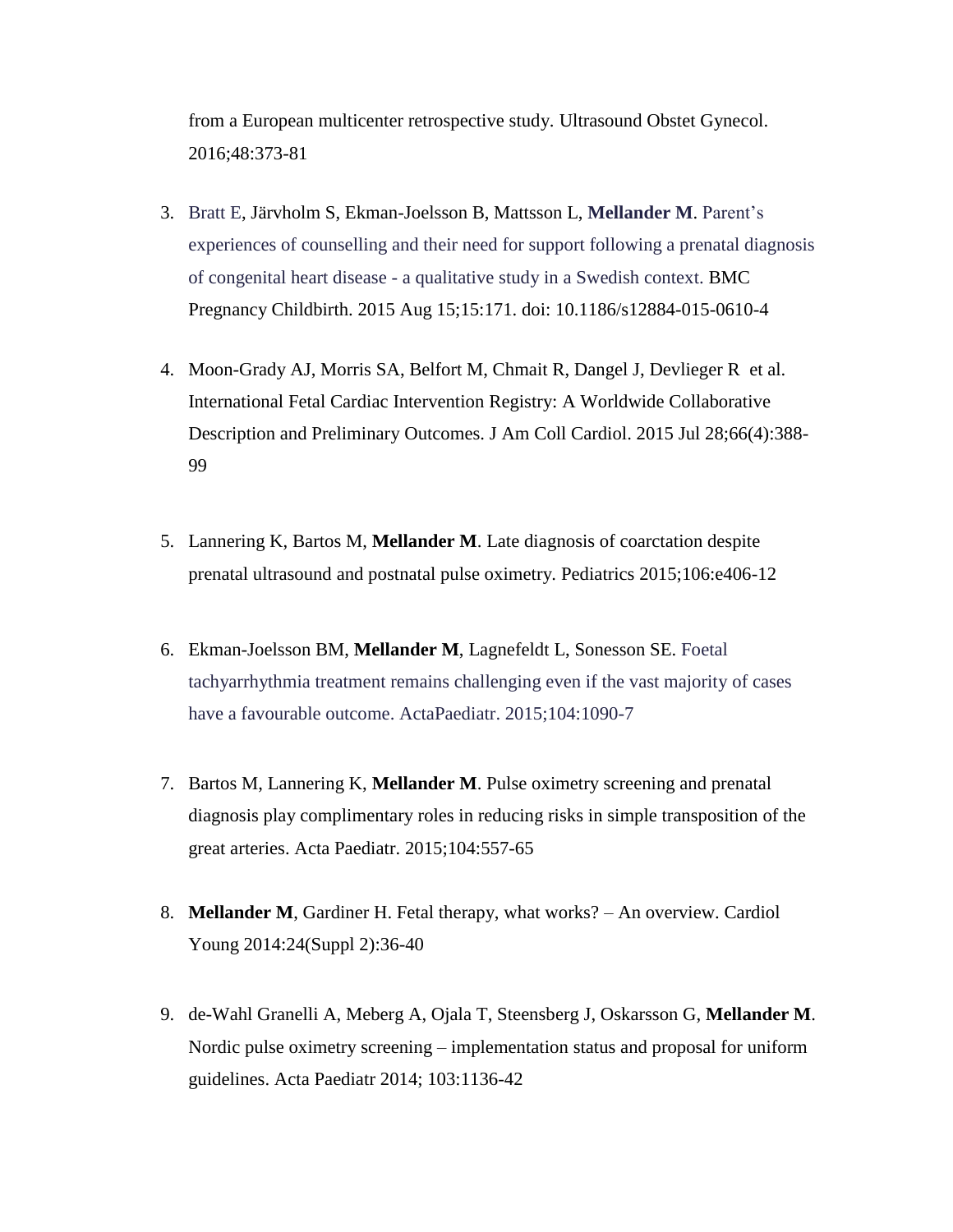- 10. Kovacevic A, Roughton M, **Mellander M**, Öhman A, Tulzer G, Dangel J, Magee AG, Mair R, Ghez O, Schmidt KG, Gardiner HM. Fetal aortic valvuloplasty: investigating institutional bias in surgical decision-making. Ultrasound Obstet Gynecol. 2014;44:538-44
- 11. **Mellander M**. Diagnosis and management of life-threatening cardiac malformations in the newborn. Semin Fetal Neonatal Med 2013:18;302-10
- 12. Öhman A, Strömvall-Larsson E, Nilsson B, **Mellander M**. Pulse oximetry home monitoring in infants with single ventricle physiology and a surgical shunt as the only source of pulmonary blood flow. Cardiol Young 2012;23:75-81
- 13. Seale AN, Carvalho JS, Gardiner HM, **Mellander M**, Roughton M, Simpson J, Tometzki A, Uzun O, Webber SA, Daubeney PEF. Total anomalous pulmonary venous connection: Impact of prenatal diagnosis. Ultrasound Obstet Gynecol 2012;40:310-8
- 14. Eliasson H, Sonesson SE, Sharland G, Granath F, Simpson JM, Carvalho JS, Jicinska H, Tomek V, Dangel J, Zielinsky P, Rsepondek-Liberska M, Freund MW, **Mellander M**, Bartrons J, Gardiner HM; Fetal Working Group of the European Association of Pediatric Cardiology. Isolated atrioventricular block in the fetus: a retrospective, multinational, multicenter study of 175 patients. Circulation 2011;124:1919-26
- 15. Ambrosi A, Salomonsson S, Eliasson H, Zeffer E, Skog A, Dzikaite V, Bergman G, Fernlund E, Tingström J, Theander E, Rydberg A, Skogh T, Ohman A, Lundström U, **Mellander M**, Winqvist O, Fored M, Ekbom A, Alfredsson L, Källberg H, Olsson T, Gadler F, Jonzon A, Kockum I, Sonesson SE, Wahren-Herlenius M. Development of heart block in children of SSA/SSB-autoantibody-positive women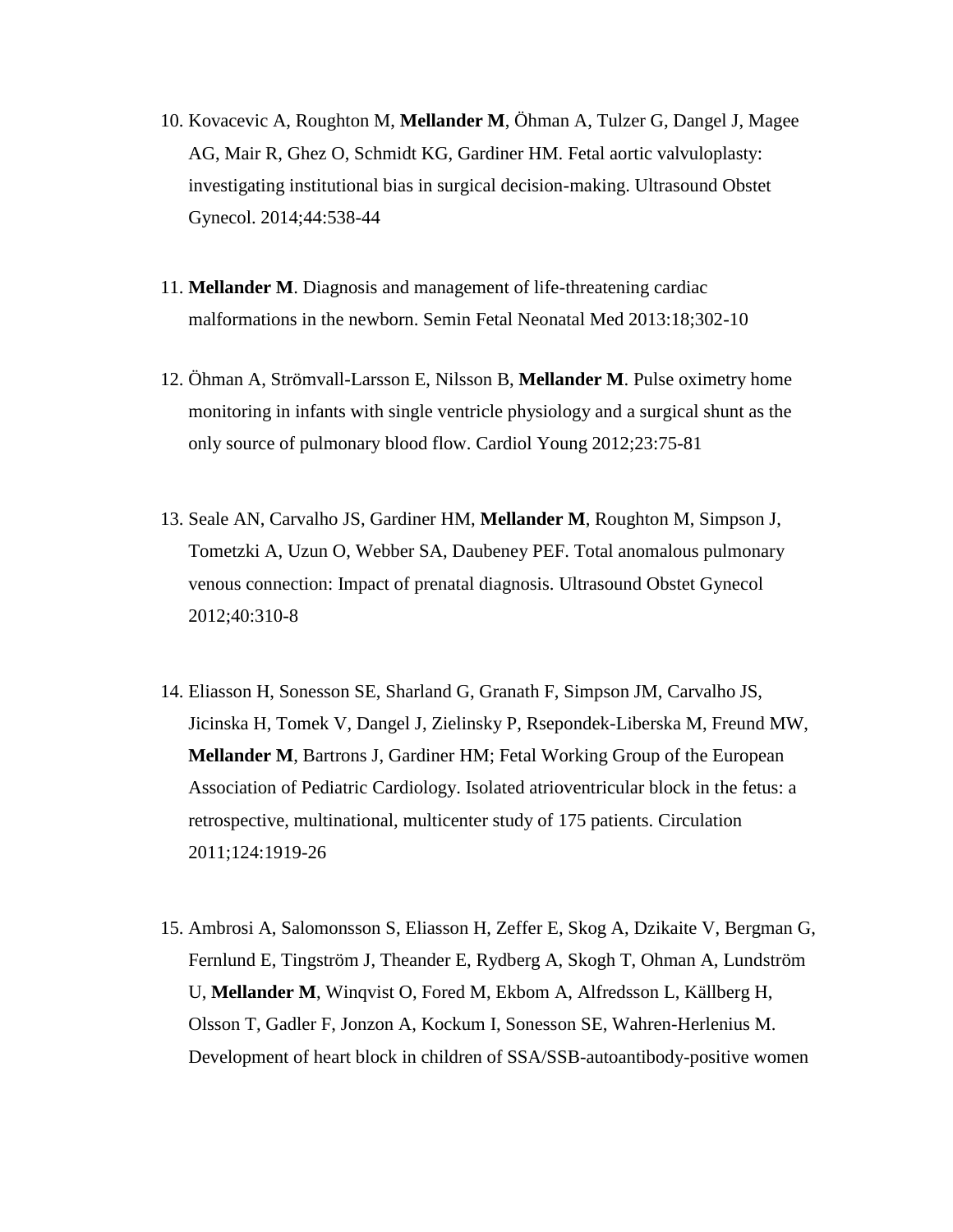is associated with maternal age and displays a season-of-birth pattern. Ann Rheum Dis 2011;71:334-40

- 16. Salomonsson S, Dzikaite V, Zeffer E, Eliasson H, Ambrosi A, Bergman G, Fernlund E, Theander E, Ohman A, Rydberg A, Skogh T, Wållberg-Jonsson S, Elfving A, Fored M, Ekbom A, Lundström U, **Mellander M**, Winqvist O, Sonesson SE, Gadler F, Jonzon A, Wahren-Herlenius M. A population-based investigation of the autoantibody profile in mothers of children with atrioventricular block. Scand J Immunol 2011;74:511-7
- 17. Thorlacius EM, **Mellander M**, Synnergren M, Kokinsky E. Late eosinophilic pleural effusion after cardiac surgery in a neonate – prompt response to corticosteroid therapy. Paediatr Anaesth 2009;19:633
- 18. de-Wahl Granelli A, Wennergren M, Sandberg K, **Mellander M**, Bejlum C, Inganäs L, Eriksson M, Segerdahl N, Agren A, Ekman-Joelsson BM, Sunnegårdh J, Verdicchio M, Ostman-Smith I. Impact of pulse-oximetry screening on the detection of duct-dependent congenital heart disease: a Swedish prospective screening study in 39 899 newborns. BMJ 2009;8;338:a3037. doi: 10.1136/bmj.a3037
- 19. Matsui H, **Mellander M**, Roughton M, Jicinska H, Gardiner HM. Morphological and physiological predictors of fetal aortic coarctation. Circulation 2008;28;118(18):1793-801
- 20. Pasquini L, **Mellander M**, Seale A, Matsui H, Roughton M, Ho SY, Gardiner HM. Z Scores of the fetal aortic isthmus and duct: an aid to assessing arch hypoplasia. Ultrasound Obstet Gynecol 2007;29(6):628-33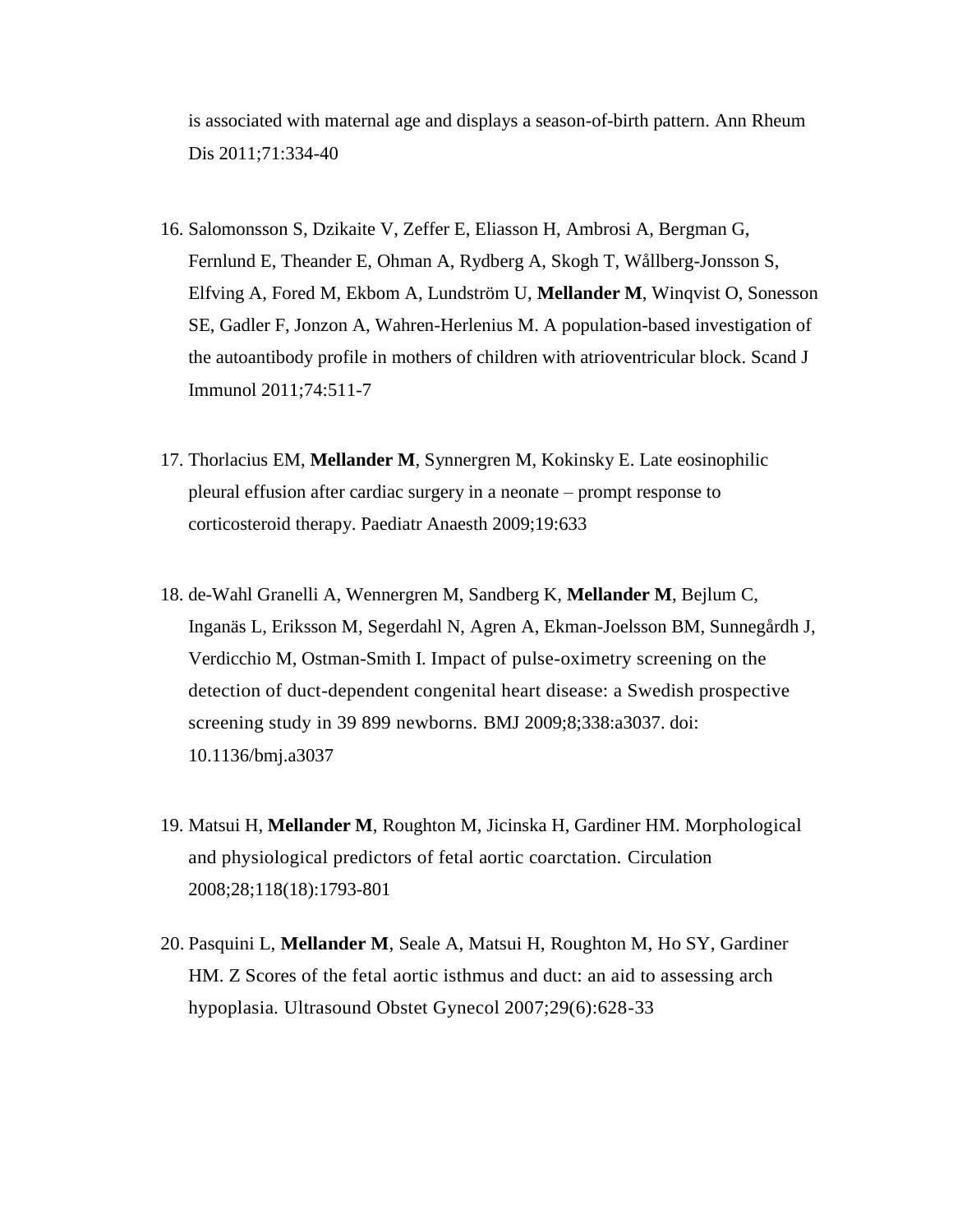- 21. **Mellander M**, Berntsson L, Nilsson B: Quality of life in children with classic hypoplastic left heart syndrome. Acta Paediatr 2007;96(1):53-7
- 22. Nilsson B, **Mellander M**, Sudow G, Berggren H: Results of staged palliation for hypoplastic left heart syndrome: A complete population based series. Acta Paediatr 2006;95(12):1594-600
- 23. **Mellander M**, Sunnegårdh J: Failure to diagnose critical heart malformations in newborns before discharge – an increasing problem? Acta Paediatr 2006;95(4):407- 13
- 24. de Wahl Granelli A, **Mellander M**, Sunnegårdh J, Sandberg K, Östman-Smith I: Screening for duct-dependent congenital heart disease with pulse oximetry: a critical evaluation of strategies to maximise sensitivity. Acta Paediatr 2005;94(11):1590-1596
- 25. **Mellander M**: Perinatal management, counselling and outcome of fetuses with congenital heart disease. Review. Semin Fetal Neonatal Med 2005;10(6):586-93
- 26. **Mellander M**. Fetal kardiologi. Book chapter in "Samlingsvolym: Medfödda hjärtfel hos vuxna", eds Mikael Dellborg and Jan Sunnegårdh, 2005, ISBN 91 86058 983, publisher AstraZeneca Sverige AB.
- 27. Åmark K, Mattsson LÅ, Sunnegårdh J, **Mellander M**: Limited value of prenatal risk group screening for heart abnormalities. Time for general screening?. Läkartidningen 2004;101(48):3882, 3884-6, 3888-9
- 28. Allan L, Dangel J, Fesslova V, Marek J, **Mellander M** et al: Recommendations for the practice of fetal cardiology in Europe. Cardiol Young 2004;14(1):109-14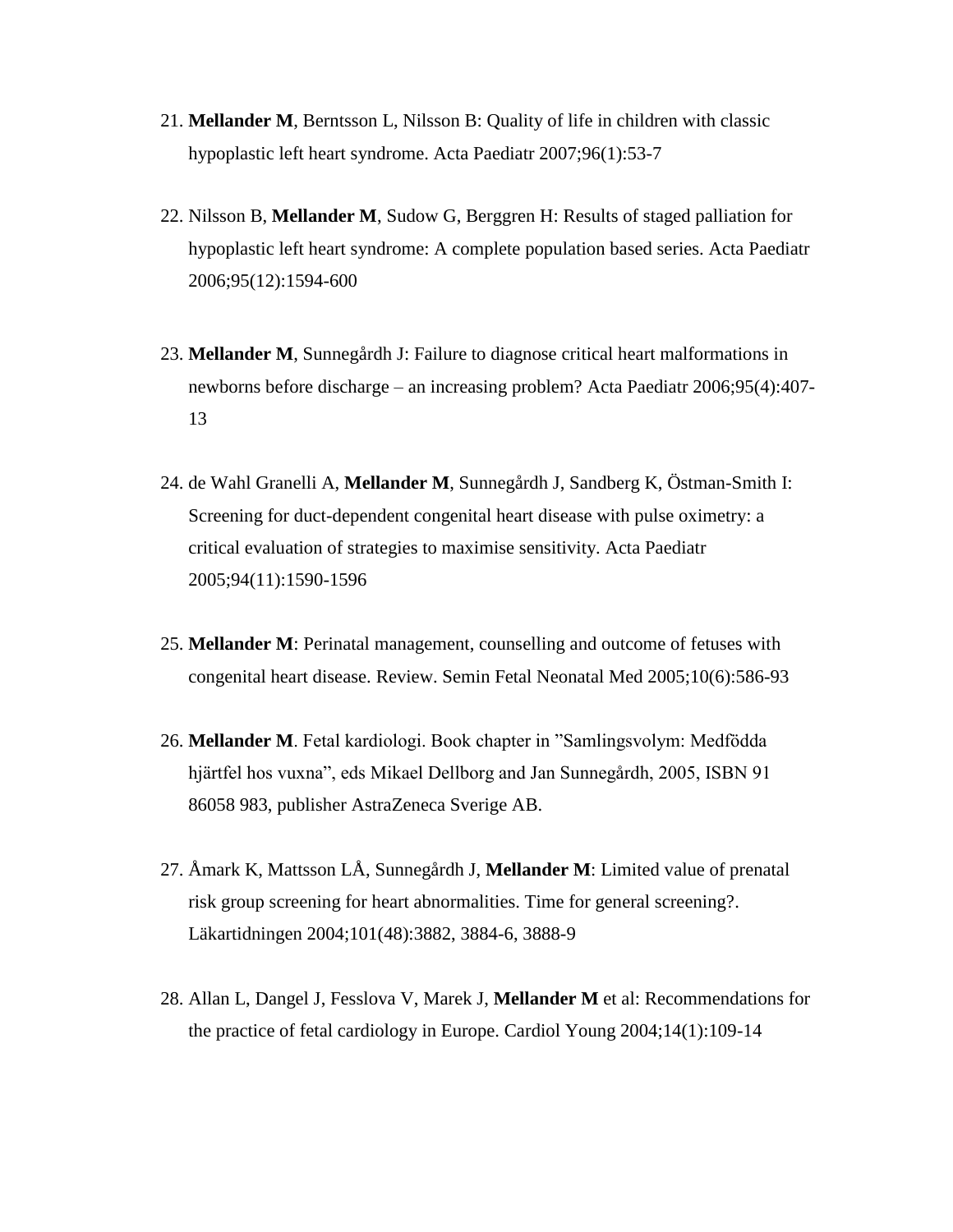- 29. Larsson ES, Solymar L, Eriksson BO, de Wall Granelli A, **Mellander M**: Bubble contrast echocardiography in detecting pulmonary arteriovenous malformations after modified Fontan operations. Cardiol Young 2001;11(5):505-11
- 30. K Abrahamsson, **M Mellander**, BO Eriksson, E Holme, U Jodal, AG Jönsson, S Lindstedt: Cardiac effects of carnitine deficiency induced by pivalic acid containing antibiotics in children. Cardiology in the Young 1997;7:178-182
- 31. KE Edberg, B Ekström-Jodal, S Göthberg, **M Mellander**, G Mellgren: Högfrekvent oscillationsventilation. Framgångsrik ventilationsteknik vid barnkirurgi. Läkartidningen 1996;93(1-2), 62-64
- 32. K Abrahamsson, **M Mellander**, BO Eriksson, E Holme, U Jodal, A Jonsson, S Lindstedt: Transient reduction of human left ventricular mass in carnitine depletion induced by antibiotics containing pivalic acid. Br Heart J 1995;74(6), 656-659
- 33. LG Friberg, GW Mellgren, **M Mellander**, L Solymar: Transventricular dilation for critical aortic stenosis in neonates. J Pediatr Surg 1992;27(8), 1097-1099
- 34. M Lichtenstein, **M Mellander**, I Milsom, F Westling: The influence of epidural blockade and pethidine administered during delivery on neonatal myocardial performance. Acta Obstet Gynecol Scand 1991;70:315-319
- 35. G Mellgren, LG Friberg, B Eriksson, **M Mellander**, K Ivancev: Effect of subclavian flap angioplasty on growth and circulation of the left front leg in pigs. Scand J Thorac Cardiovasc Surg 1990;24(2):105-109
- 36. **M Mellander**, LE Larsson: Effects of left-to-right ductus shunting on left ventricular output and cerebral blood flow velocity in 3-day-old preterm infants with and without severe lung disease. J Pediatr 1988;113:101-109
- 37. E Kreuger, **M Mellander**, D Bratton, R Cotton: Prevention of symptomatic patent ductus arteriosus with a single dose of indomethacin. J Pediatr 1987;111:749-754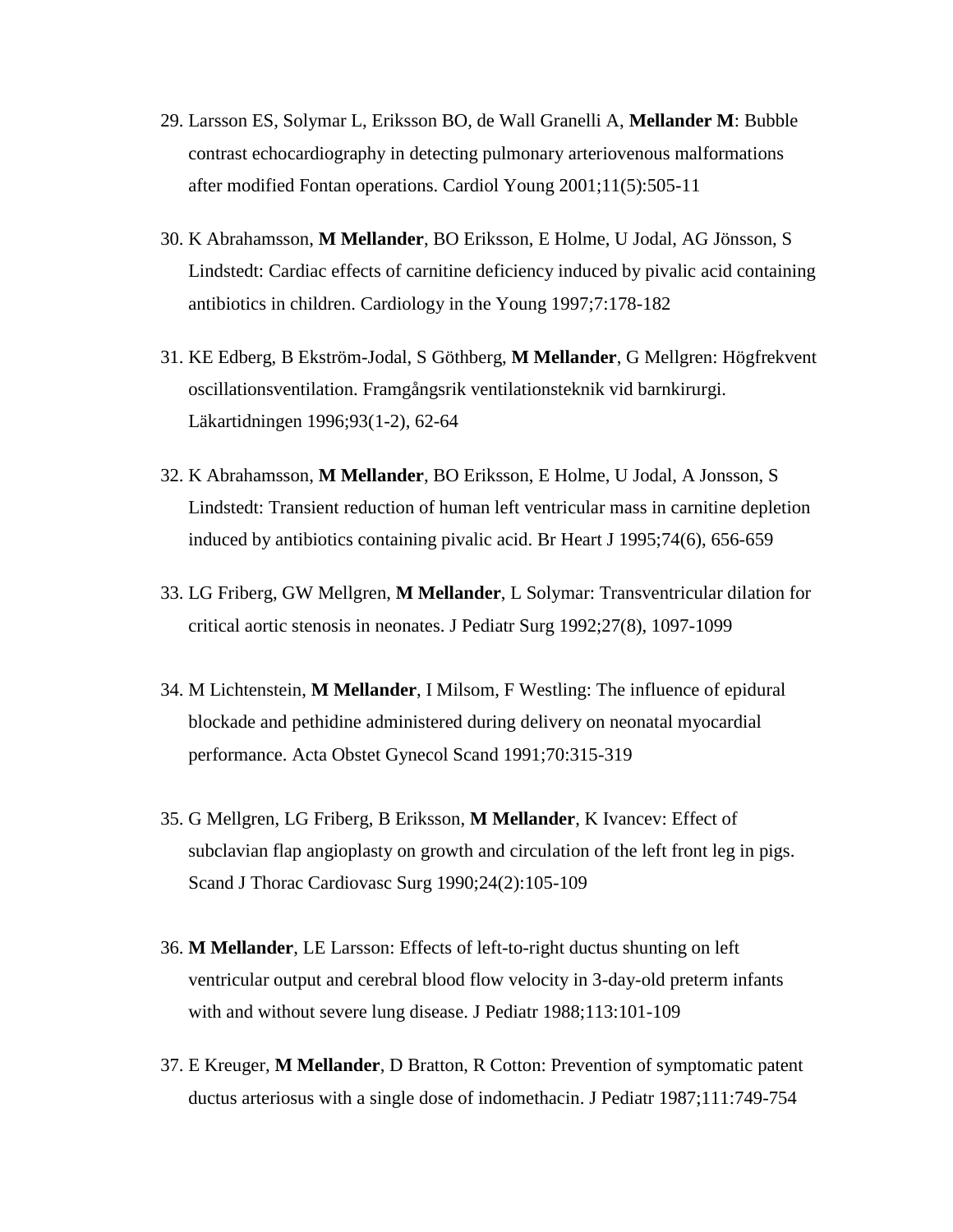- 38. **M Mellander**, LE Larsson, B Ekström-Jodal, KG Sabel: Prediction of symptomatic patent ductus arteriosus in preterm infants using Doppler and M-mode echocardiography. Acta Paediatr Scand 1987;76:553-559
- 39. **M Mellander**, KG Sabel, K Caidahl, L Solymar, B Eriksson: Doppler determination of cardiac output in infants and children: Comparison with simultaneous thermodilution. Pediatr Cardiol 1987;8:241-246
- 40. G Mellgren, LG Friberg, BO Eriksson, KG Sabel, **M Mellander**: Neonatal surgery for coarctation of the aorta. The Gothenburg experience. Scand J Thorac Cardiovasc Surg 1987;21(3):193-197
- 41. KA Kennedy, P Wilton, **M Mellander**, J Rojas, H Sundell: Effect of epidermal growth factor on lung liquid secretion in fetal sheep. J Dev Physiol 1986;8:421-433
- 42. **M Mellander**, KG Sabel, G Mellgren: Single Doppler detection of left to right shunt through the ductus arteriosus. Acta Paediatr Scand, Suppl 1986;329:98-102
- 43. K Caidahl, **M Mellander**, KG Sabel, B Eriksson: Estimation of stroke volume using Doppler echocardiography and left ventricular echocardiographic dimensions in infants and children. Acta Paediatr Scand, Suppl 1986;329:114-119
- 44. **M Mellander**, B Leheup, DP Lindstrom, C Palme, TP Graham, MT Stahlman and RB Cotton: Recurrence of symptomatic patent ductus arteriosus in extremely premature infants, treated with indomethacin. J Pediatr 1984;105:138-143
- 45. J Bolling, SS Feman, **M Mellander**, R Cotton: The influence of indomethacin on rethinopathy of prematurity. Am J Ophtalmol 1983;96(2), 254-255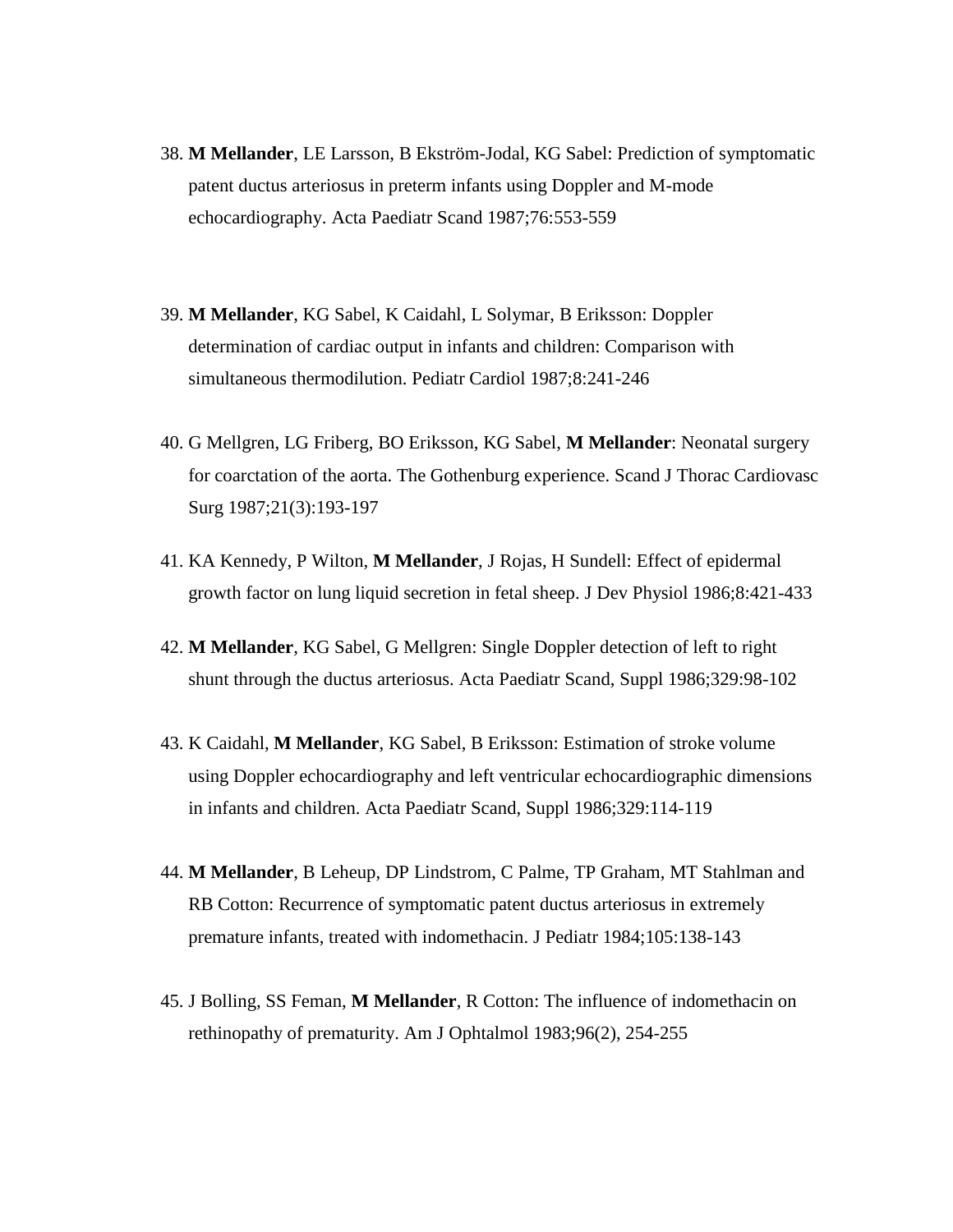- 46. **M Mellander**, JG Noren, H Freden, I Kjellmer: Mineralization defects in deciduous teeth of low birthweight infants. Acta Paediatr Scand 1982;71:727-733
- 47. KG Sabel, R Olegård, **M Mellander**, K Hildingsson: Interrelation between fatty acid oxidation and control of gluconeogenic substrates in small-for-gestational-age (SGA) infants with hypoglycemia and with normoglycemia. Acta Paediatr Scand 1982;71:53-61

#### **Conference presentations since 2015**

Bratt, E-L. ; Järvholm, S. ; Ekman-Joelsson, B-M, Mattson LÅ, **Mellander M.** (2015). Continuing pregnancy following a prenatal diagnosis of a cardiac defect: What support do parents need?, *Cardiology 2015. 18th Annual Update on Pediatric and Congenital Cardiovascular Disease. Challenges and Dilemmas. Feb 11-15, 2015. Scottsdale, Arizona, US.*

Öhman A, Bergman G, Sonesson SE, El-Segaier M, Hanseus K, Malm T, Nilsson B, Rydberg A, **Mellander M.** Hypoplastic Left Heart Syndrome. Epidemiology and Outcome in Sweden 1993-2013. A National Cohort Study. *Cardiology 2015. 18th Annual Update on Pediatric and Congenital Cardiovascular Disease. Challenges and Dilemmas. Feb 11-15, 2015. Scottsdale, Arizona, US.*

Lannering K, Bartos M, **Mellander M.** Failure of early detection of isolated coarctation of the aorta in the newborn. Results of a Swedish population-based study. *Cardiology 2015. 18th Annual Update on Pediatric and Congenital Cardiovascular Disease. Challenges and Dilemmas. Feb 11-15, 2015. Scottsdale, Arizona, US.*